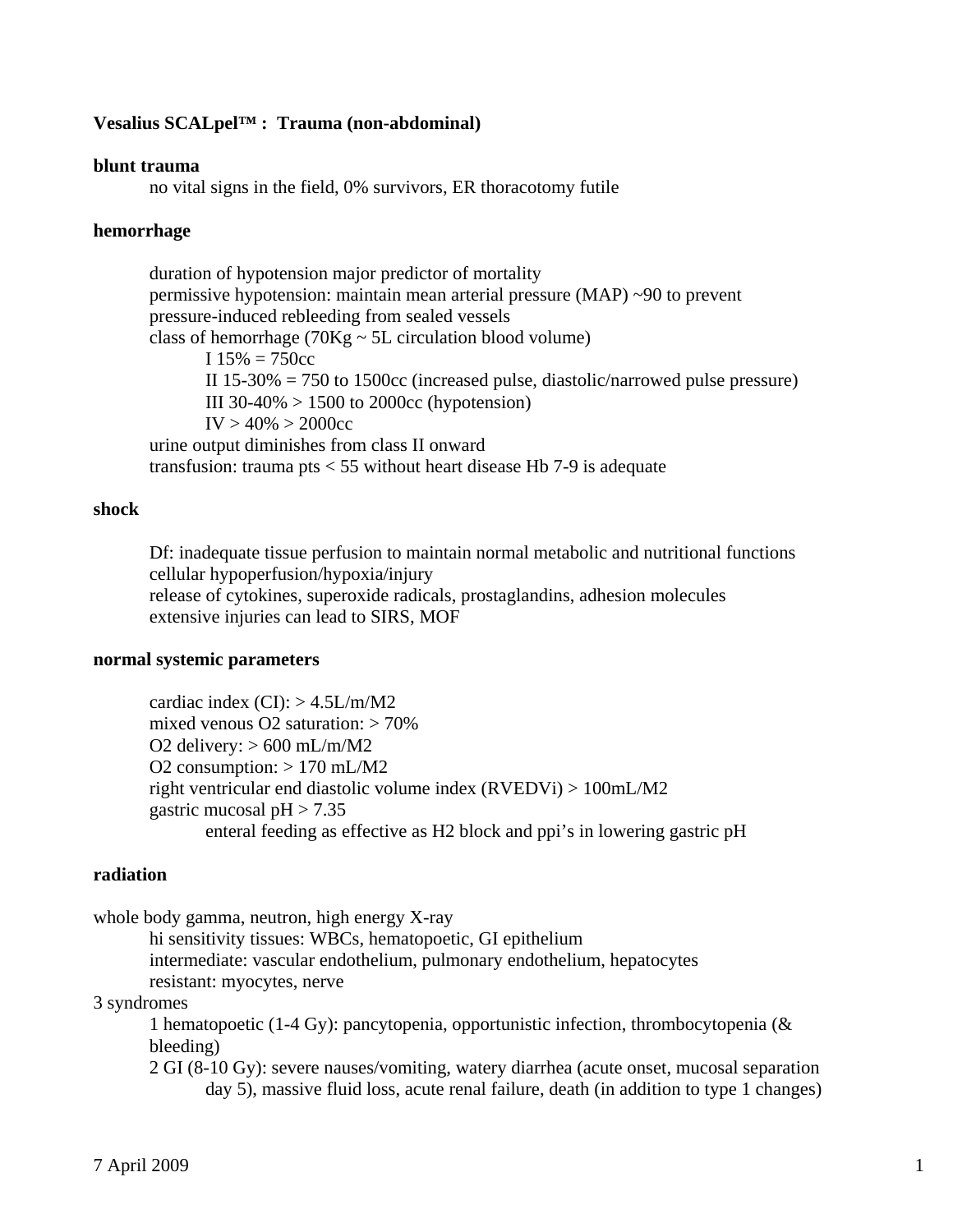3 neurovascular (15-50 Gy): extreme nervousness, confusion, massive vasodilatation, interval partial recovery @ 6h, then rapid mortality @ 72h

# **blast injury**

primary injury: shock wave causes air embolus, pulmonary contusion, diffuse parenchymal hemorrhage often late manifestations 12-24h

tympanic membrane most sensitive screening exam (retinal air embolus rarer)

initial CXR may be clear; decreasing pulse ox sat may be  $1<sup>st</sup>$  sign pulmonary injury secondary injury (body thrown against solid objects)

 more likely causes of abdominal solid organ injury than primary shock wave tertiary (flying debris)

### **neuro**

traumatic brain injury (TBI) severe: GCS 8 or below (coma) control hypotension to minimize secondary injury, maintain oxygen saturation ventriculostomy to monitor ICP, drain CSF if necessary multimodality monitoring to intervene before secondary injury occurrs if ICP exceeds 20, institute measureas to decrease, maintain cerebral perfusion pressure  $(CPP=MAP-ICP) > 60$  pressors OK in volume resuscitated patients sedation and analgesia decrease metabolic demands elevate head of bed 35-40 degrees mannitol: osmotic diuresis, increases serum osmolality, draws fluid from brain saline resuscitation increases vascular volume, cerebral perfusion and decreases blood viscosity improving cerebral circulation hyperventilation to decrease pCO2 no lower than 35, causes mild cerebral vasospasm, decreased cranial blood volume further drop leads to ischemia preexisting warfarin anticoagulation increases mortality of intracranial injury 4-5X emergency reversal with rFVIIa in9h (v 32h FFP and vit K) Cushing's response: hypertension, bradycardia definition of death traditional cardiorespiratory criterion indicating loss of brain stem integrating function: ceases and does not resume communication, movement or breathing '68 criteria: presence of a cause compatible with brain death absence of complicating medical condition absence of drug intoxication, poison no voluntary or involuntary movement except spinal reflexes apnea with high pCO2 without toxic or drug etiology apnea test: hypercapnea (pCO2 60) with normal p02 should stimulate respiration body temperature at least 36 degrees centigrade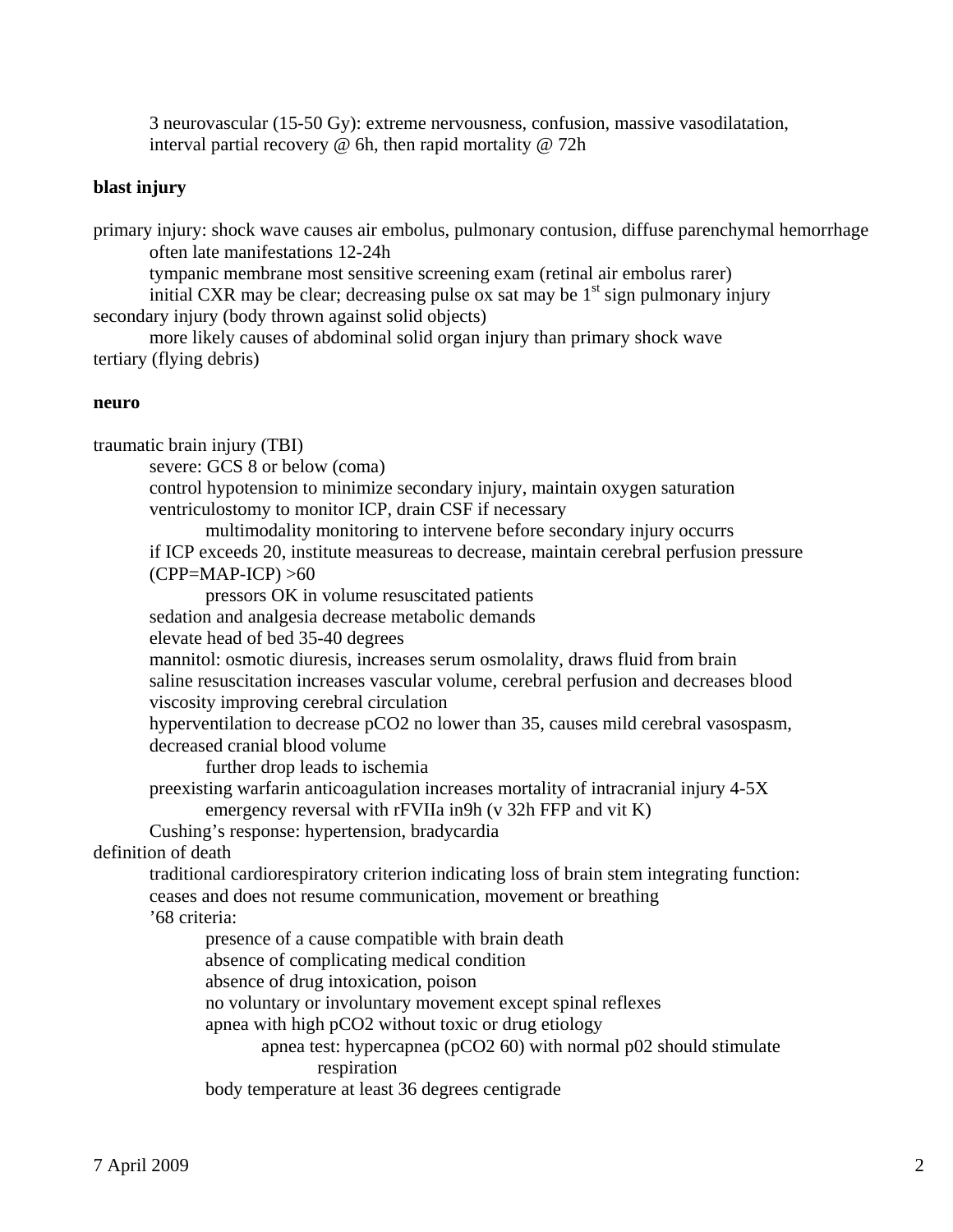below core temp of 32 lose brain stem reflexes systemic blood pressure > 90 positive fluid balance > 6h (EEG not sufficient, nuclear scan measure of cerebral blood flow not studied yet) spinal cord injury M 4:1, age 20-35 CT superior to multiplanar views for C-spine Dx most contusion, compression, stretch, not transection secondary injury: mitocondrial dysfunction, cyclooxygenase, lipooxygenase, nitric oxide synthetase activity, reactive oxygen species damage of cell membrane by lipid peroxidation methyl prednisolone unlikely to improve function neurogenic shock complete cord transection, loss of sympathetic tone, hypotension persistent bradycardia, absence of reflexes lasting days to weeks complete transection above T6 20-70% incidence of autonomic dysreflexia (6% in  $1<sup>st</sup>$  mo) stimulus below the level of injury can provoke BP variability, hypertension, intracranial hemorrhage, seizure, death afferent impulses result in generalized sympathetic response, vasoconstriction below the level of injury stimuli: removal of hardware, bowel/bladder distention, pressure sores, menstruation, meds Rx: remove trigger, short acting antihypertensive meds, phosphodiesterase inhibitor (silenadil) XS parasympathetic response after injury causes vasodilation, flushing, piloerection, nasal congestion, sweating, headache peripheral nerve: digital nerve repair has better prognosis than larger nerves **extremity**  mangled extremity severity score components: injury, ischemia, shock, age  $score$  > 7 poor viability no system reliably predicts long term functional outcome

energy imparted direcly correlates with height of amputation

elderly may lack the energy to use prosthesis

absolute indications for amputation

ischemic limb/unreconstructable vasculature

hypothermia, acidosis, coagulopathy

massive crush

myoglobin & cytokine release lead to

SIRS, renal failure, ARDS

 damage control when emergency craniotomy, thoracotomy, laparotomy necessary avoid prolonged salvage attempts at vascular repair, unstable fracture

crush injury

 exacerbated by reperfusion injury CK level proportional to rhabdomyolysis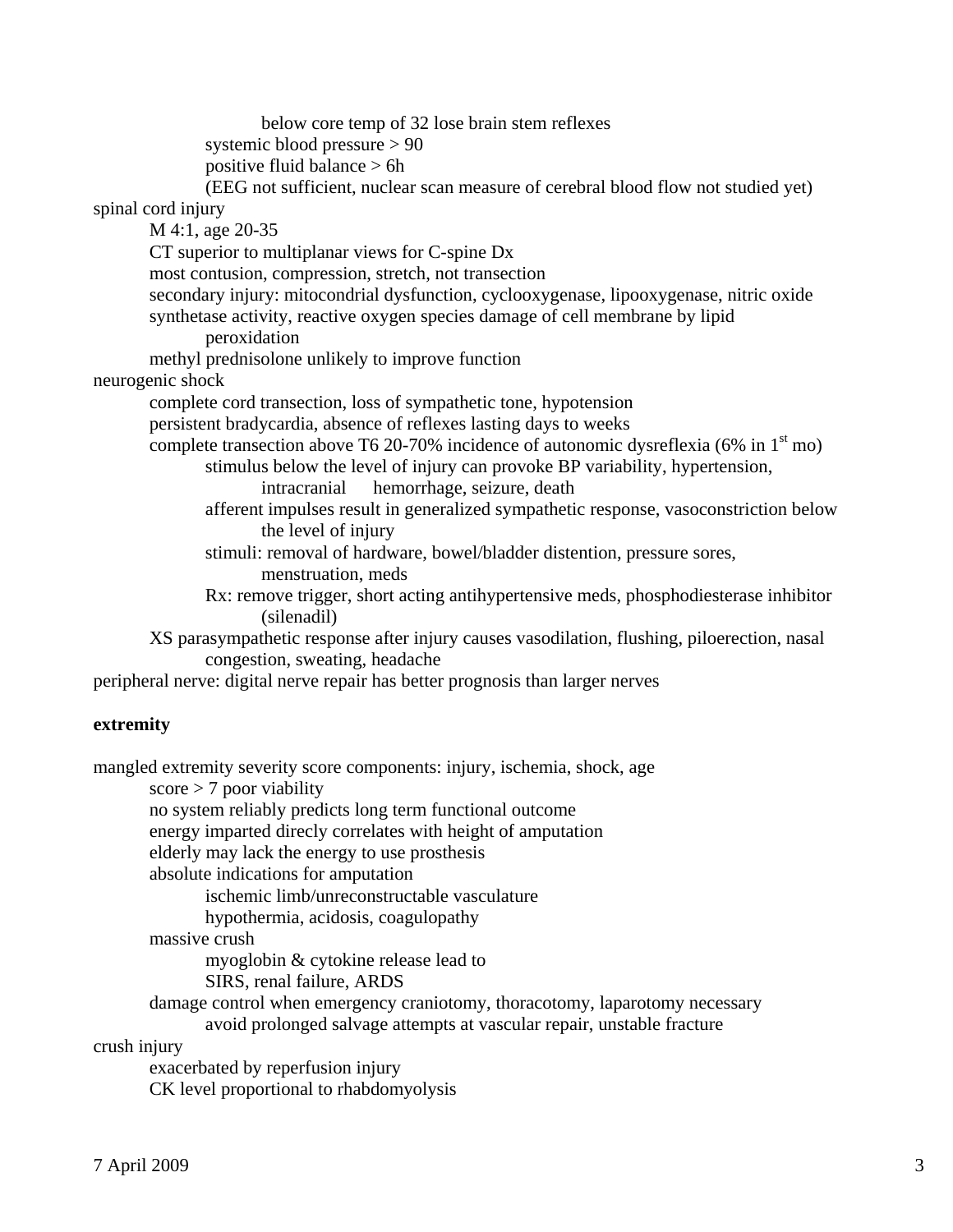increased capillary permeability after reperfusion, edema, exacerbates hypovolemia from other injuries

phosphate and potassium released from injured cells, arrhythmias, death

35% incidence renal failure, multifactorial

 hypovolemia: pre-renal azotemia vasoconstrictors myoglobin precipitation in tubules, direct toxicity acid urine exacerbabtes precipitation Rx: vigorous volume resuscitation, dilutes myoglobin load mannitol, osmotic diuresis bicarbonate to alkalinize urine (no loop diuretic/lasix: acidifies urine and decreases vascular volume)

# extremity vascular

 explore without a-gram: obvious hemorrhage, expanding hematoma, distal ischemia pulse deficit, ABI < 1 associated with significant vascular injury most popliteal injuries associated with pulse deficit, so no angio angio penetrating shoulder because collaterals mask injuries

## **vascular**

 minor intimal injury: < 50% diameter, no flow limitation, allow spontaneous healing spasm adjacent to soft tissue injury no Rx intervention (most injuries): occlusion causing ischemia: to OR unless adequate collaterals persistent hemorrhage: OR orinterventional AV fistula: coil or ligate, enlarge with time large pseudoaneurysm: OR or US-guided compression, percutaneous thrombosis blunt carotid injury hyperextension (most common), rotation: neuro and vascular complications stretch carotid over TV processes C1-2 causing dissection hi risk for blunt carotid injury: Horners, basal skull fx, diffuse axonal injury, near hanging, LeFort II & III (not I), direct blow hours to days: head/neckache, focal motor/sensory defecit early Dx and Rx decreases stroke delayed presentation up to 1y 4 vessel angio gold standard, duplex US IV unfractionated heparin LMWH at venous thrombosis levels inadequate if heparin contraindicated: antiplatelet (ASA, plavix) deterioration in neuro status to OR or interventional  $f/u$  testing  $> 10d$  for progression/evolution 5-40% mortality, 12-80% neuro morbidity/sequellae 25% of stenoses recanalize, 75% of thromboses aortic injury endovascular repair option in the face of other life threating injuries proximal subclavian injury stent avoids morbidity of trap door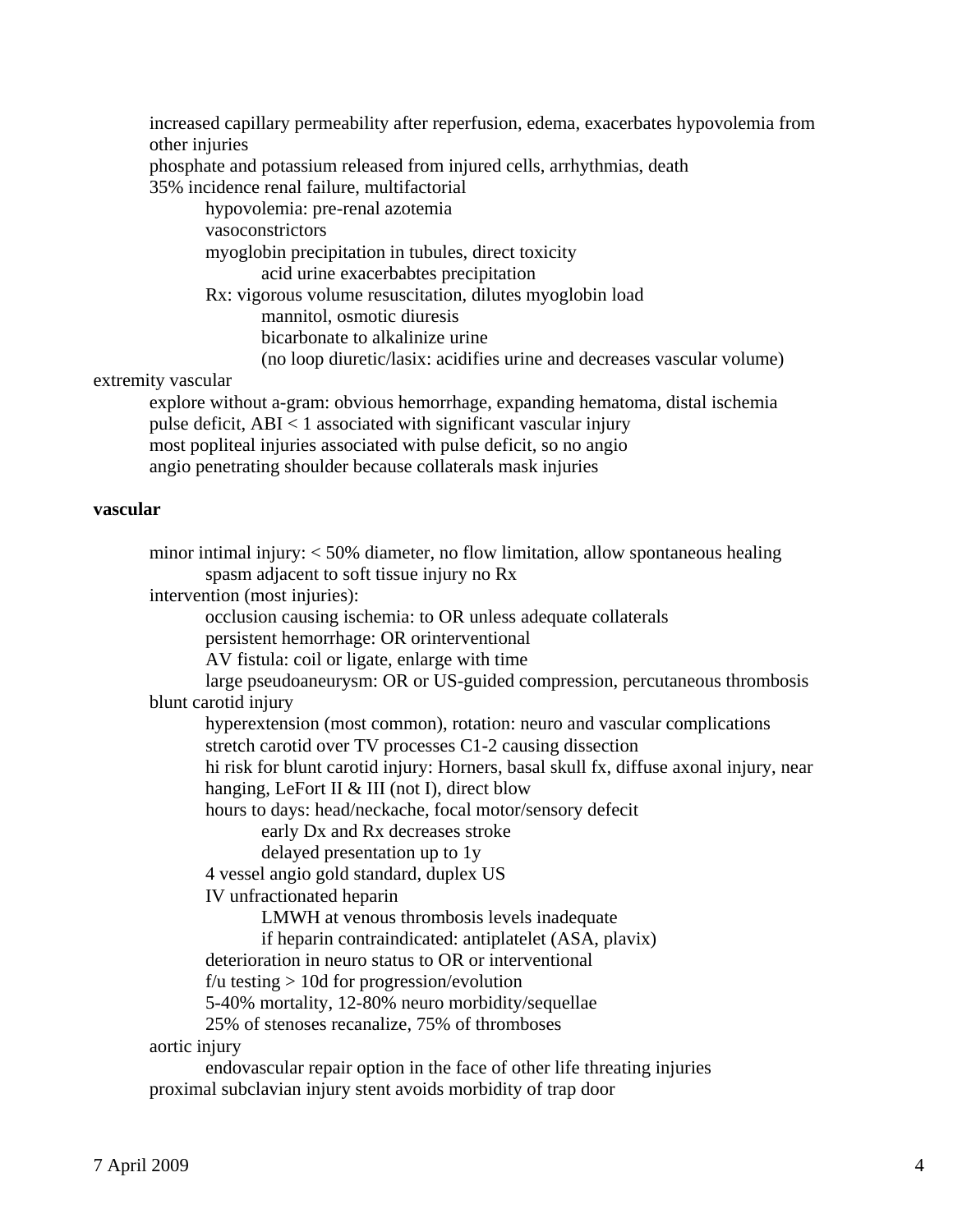popliteal trauma

 mechanisms: tibial plateau fx, posterior knee dislocation, hyperextension/stretch popliteal artery intimal tear, thrombosis; venous injury priorities: stabilization, prompt reperfusion if long delay temporary shunt, anticoagulate 31% amputation rate pulseless distal limb

# **thoracic**

```
 cause of 25% of trauma mortality 
 rib fx elderly: 2X risk morbidity and mortality; 19% increase for each rib 
        most elderly not candidates for epidural 
hemothorax: initial output > 1,500cc to OR
 innominate artery most common vascular injury in blunt trauma: median sternotomy 
 tension pneumo: kink superior and inferior vena cava, circulatory collapse 
 aorta 
        if cross clamp necessary limit to 30m to avoid spinal cord ischemia 
                10-15% paraplegia 
 cardiac contusion: echocardiogram, enzymes 
        more common than valvular damage 
        troponin I specific for cardiac injury 
                rises by 4-10 hours, 50% sensitivity within 4h, 100% @12 
                confirmatory, too late for emergency screening 
                peaks 4-8d 
                peak correlates with subsequent cardiac events 
        conservative Rx 
        severe can go into CHF, need aortic balloon pump 
 thoracotomy 
        R anterolateral rarely used 
        double lumen tube prevent blood and secretions compromising non-involved side 
 penetrating, tamponade, usually R vent injury 
        clinical or FAST Dx 
        needle pericardiocentesis temporizing only, not necessary for diagnosis 
        sternotomy for definitive repair of injury 
 flail chest: primary problem is pulmonary contusion 
        pain control: intercostal block, epidural 
        mechanincal ventilation if necessary 
 diaphragmatic rupture 
        blunt 3X incidence of penetrating, usually (70%) L 
        80% present with dyspnea 
        X-ray NG tube above diaphragm 
        acute: explore through abdomen for associated abdominal injuries (85%), most spleen 
        chronic/late: repair through thorax because of adhesions
```